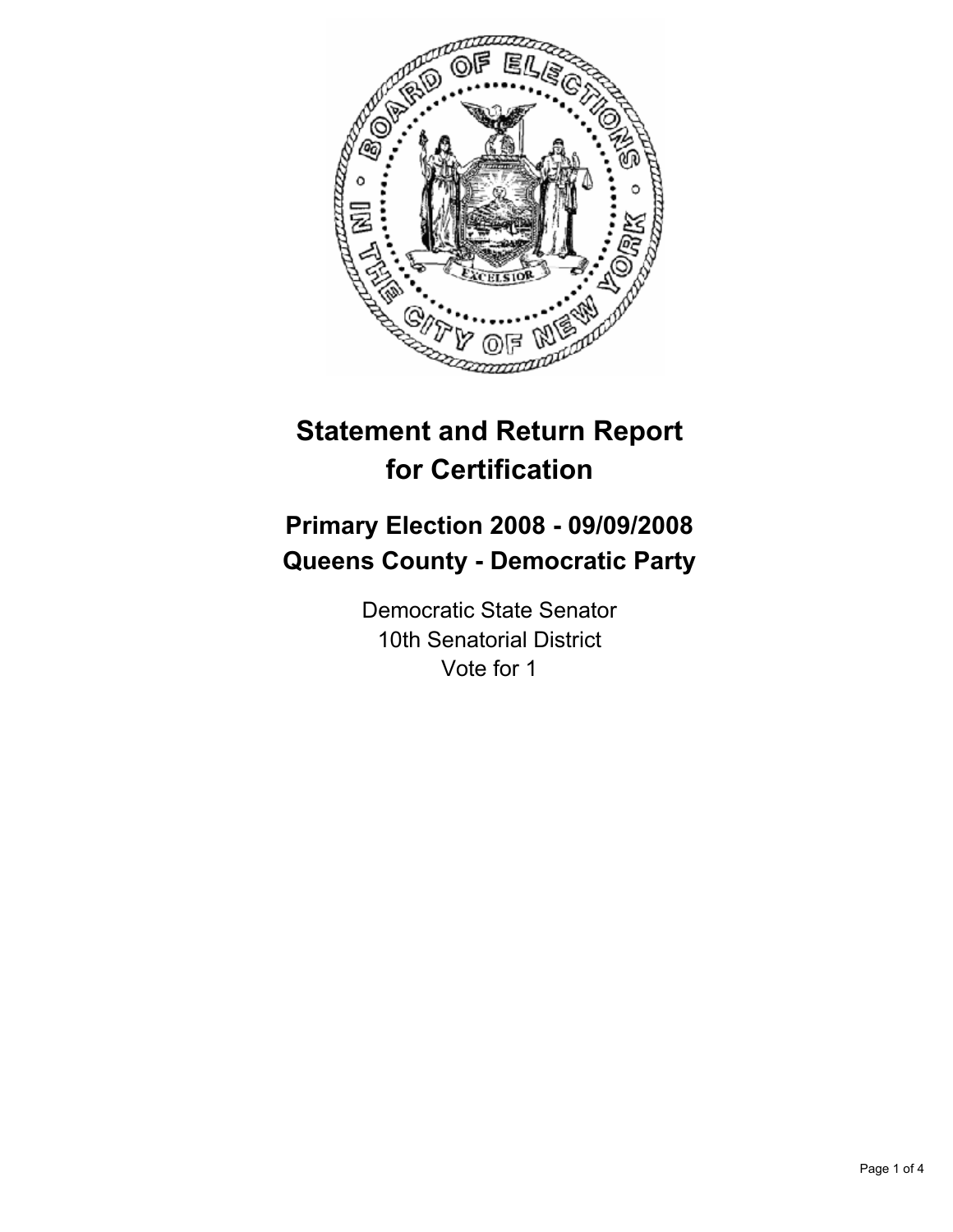

# **Assembly District 23**

| U   |
|-----|
| 13  |
| 17  |
| 356 |
| 71  |
| 427 |
|     |

#### **Assembly District 25**

| <b>EMERGENCY</b>     | 0   |
|----------------------|-----|
| ABSENTEE/MILITARY    | 36  |
| AFFIDAVIT            | 40  |
| SHIRLEY L HUNTLEY    | 154 |
| ALLAN W JENNINGS JR. | 96  |
| <b>Total Votes</b>   | 250 |

# **Assembly District 27**

| <b>Total Votes</b>            | 363 |
|-------------------------------|-----|
| <b>RUBEN WILLS (WRITE-IN)</b> |     |
| ALLAN W JENNINGS JR.          | 84  |
| SHIRLEY L HUNTLEY             | 278 |
| AFFIDAVIT                     | 28  |
| ABSENTEE/MILITARY             | 23  |
| <b>EMERGENCY</b>              | 3   |

#### **Assembly District 28**

| <b>EMERGENCY</b>     | ີ   |
|----------------------|-----|
| ABSENTEE/MILITARY    | 70  |
| AFFIDAVIT            | 72  |
| SHIRLEY L HUNTLEY    | 488 |
| ALLAN W JENNINGS JR. | 132 |
| <b>Total Votes</b>   | 620 |

**Assembly District 29**

| <b>Total Votes</b>   | 2,184 |
|----------------------|-------|
| ALLAN W JENNINGS JR. | 504   |
| SHIRLEY L HUNTLEY    | 1,680 |
| <b>AFFIDAVIT</b>     | 68    |
| ABSENTEE/MILITARY    | 38    |
| <b>EMERGENCY</b>     |       |

# **Assembly District 31**

| <b>Total Votes</b>   | 1,663 |
|----------------------|-------|
| ALLAN W JENNINGS JR. | 576   |
| SHIRLEY L HUNTLEY    | 1,087 |
| AFFIDAVIT            | 60    |
| ABSENTEE/MILITARY    | 22    |
| <b>EMERGENCY</b>     | 2     |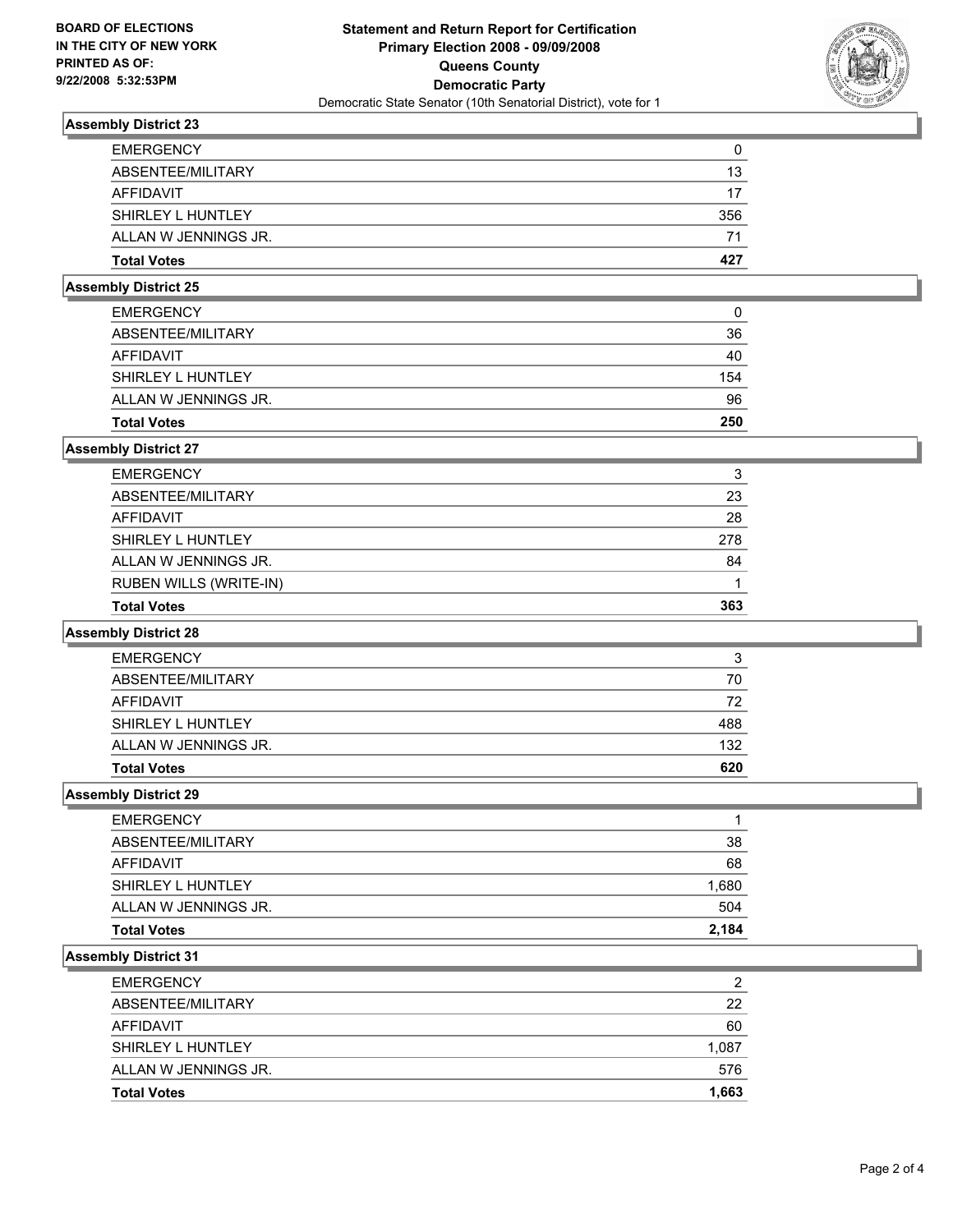

# **Assembly District 32**

| <b>EMERGENCY</b>         |       |
|--------------------------|-------|
| ABSENTEE/MILITARY        | 103   |
| AFFIDAVIT                | 181   |
| SHIRLEY L HUNTLEY        | 3,439 |
| ALLAN W JENNINGS JR.     | 1,500 |
| ROSE CRAWFORD (WRITE-IN) |       |
| <b>Total Votes</b>       | 4,940 |

#### **Assembly District 33**

| <b>Total Votes</b>   | 63 |
|----------------------|----|
| ALLAN W JENNINGS JR. | 25 |
| SHIRLEY L HUNTLEY    | 38 |
| AFFIDAVIT            |    |
| ABSENTEE/MILITARY    |    |
| <b>EMERGENCY</b>     |    |

#### **Assembly District 38**

| <b>Total Votes</b>       | 116 |
|--------------------------|-----|
| MAURICE LEHON (WRITE-IN) |     |
| ALLAN W JENNINGS JR.     | 32  |
| SHIRLEY L HUNTLEY        | 83  |
| AFFIDAVIT                | າ   |
| ABSENTEE/MILITARY        |     |
| <b>EMERGENCY</b>         |     |